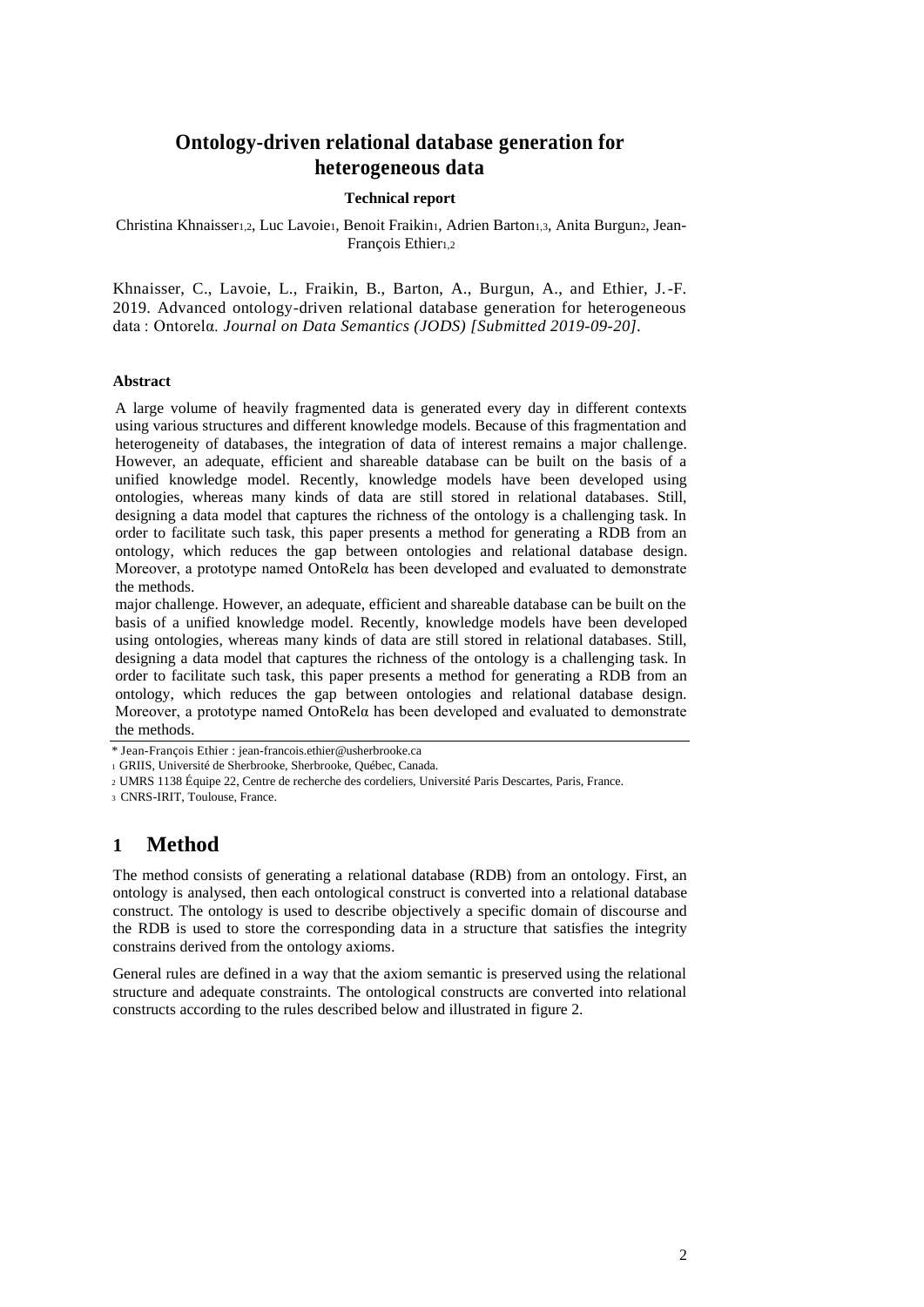## *Data type*

A data type is converted to an SQL data type using a data type mapping.

The mapping must be configurable and a default one must be available.

## *Class*

A class (other than Thing) is converted to a relvar including a database identifier attribute used as a primary key *dbid:dbid\_type*. Each value of *dbid* uniquely identify an individual. The *dbid type* must be configurable and a default one must be available (e.g. dbid\_type:BIGINT, dbid\_type:UUID).

#### *Class inheritance axiom*

A class inheritance axiom (isa operator) is converted into a referential key from the subclass relvar to the superclass relvar.

## *Class association axiom*

A class association axiom is converted into an association relvar (a relvar that is related to two relvars or more) which has two attributes: the primary key of the domain class relvar and the primary key of the range class relvar.

One primary key composed of both attributes is defined.

Two referential keys are defined:

- one from the association relvar to the domain class relvar,
- one from the association relvar to the range class relvar,

One participation constraint is defined to check the number of individuals according to the participation specified in the axiom1.

Finally, constraints are defined to mirror the reduction invariants generated during axioms' reduction.

#### *Data type*

A data type is converted to a relvar including two attributes: a data type identifier *dtid:dtid\_type* attribute as a primary key and a data value *value:datatype* attribute.

The *dtid\_type* must be configurable (e.g. SERIAL, UUID). Each value of *dtid* uniquely identifies a data type value. The data type relvar will contain exactly all the values of this data type used in the database, without repetition.

#### *Data association axiom*

A data association axiom is converted into an association relvar which has two attributes: the primary key of the domain class relvar and the primary key of the range datatype relvar.

One primary key composed of both attributes is defined.

Two referential keys are defined: one from the association relvar to the domain class relvar and the other from the association relvar to the range data types relvar.

One participation constraint is defined to check the number of individuals according to the

1 Except, if this participation is [0..\*].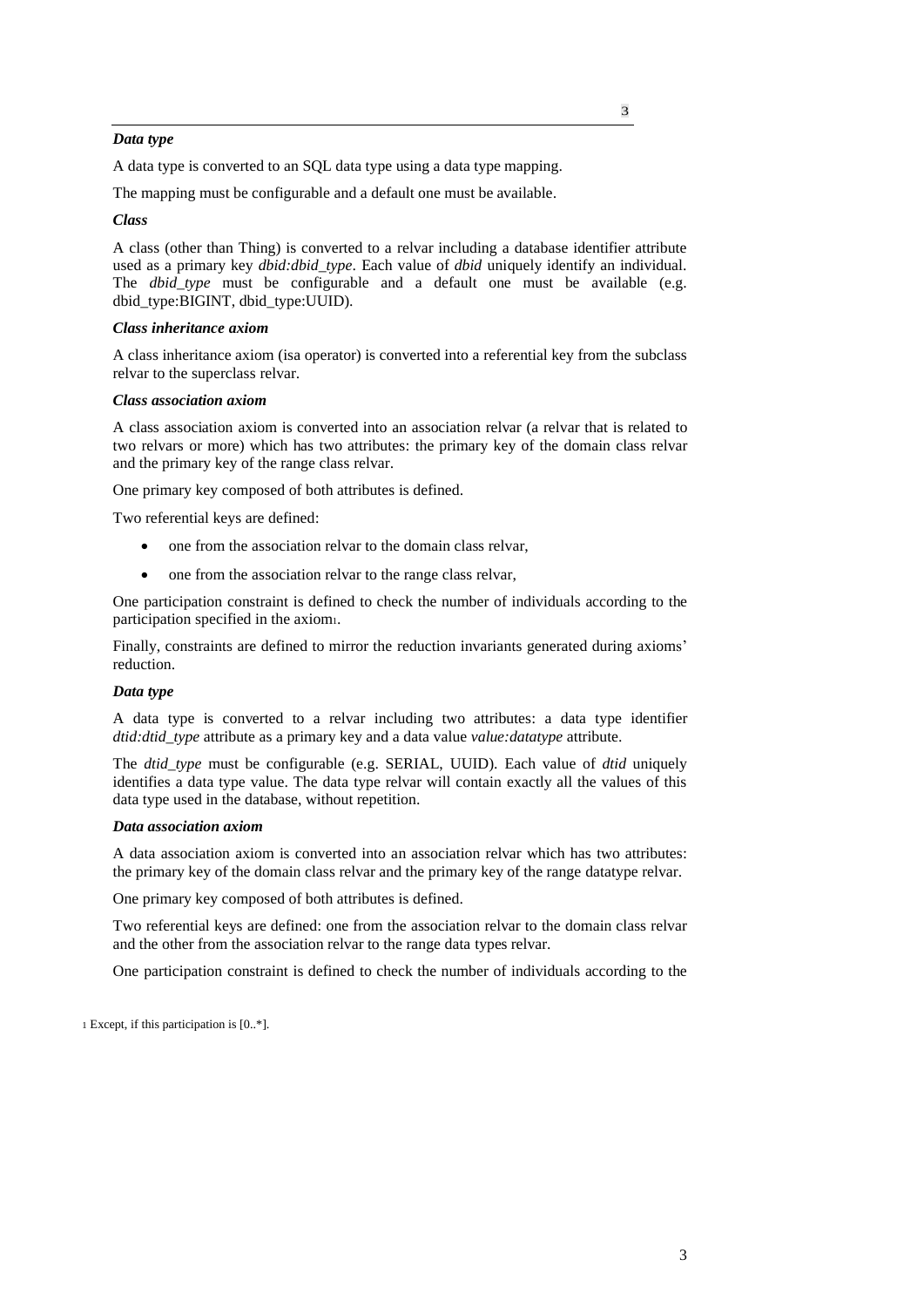participation specified in the axiom2.

Finally, constraints are defined to mirror the reduction restrictions generated during axioms' reduction.

#### *Annotation*

An annotation is used to document the database and to provide multiple access interfaces in different languages using views.

A definition annotation is converted to SQL comment so they can be integrated into the DBMS catalogue (if the DBMS supports it).

A label annotation is converted to an attribute name or a view name (label view). For each label annotation, a label view is defined over the class table as follows:

- the name of the view is the class label,
- the heading of the view is the projection of the heading of the class relvar. The projection includes the renaming of the class relvar attributes according to their label annotation i.e. the "dbid" key is renamed "<view name> dbid".



**Fig. 1** Illustration of OntoRelα conversion rules.

# **2 Prototype**

In order to illustrate the feasibility and the applicability of our method, a prototype, OntoRelα, was developed. OntoRelα generates from an OWL ontology and some configuration files: scripts for the RDB (RDB scripts), a list of warnings, a mapping dictionary (OntoRelDic) and a normalised ontology formalised according to μOnto. Figure 2 illustrates the inputs and outputs of OntoRelα.

2 Except, if this participation is [0..\*].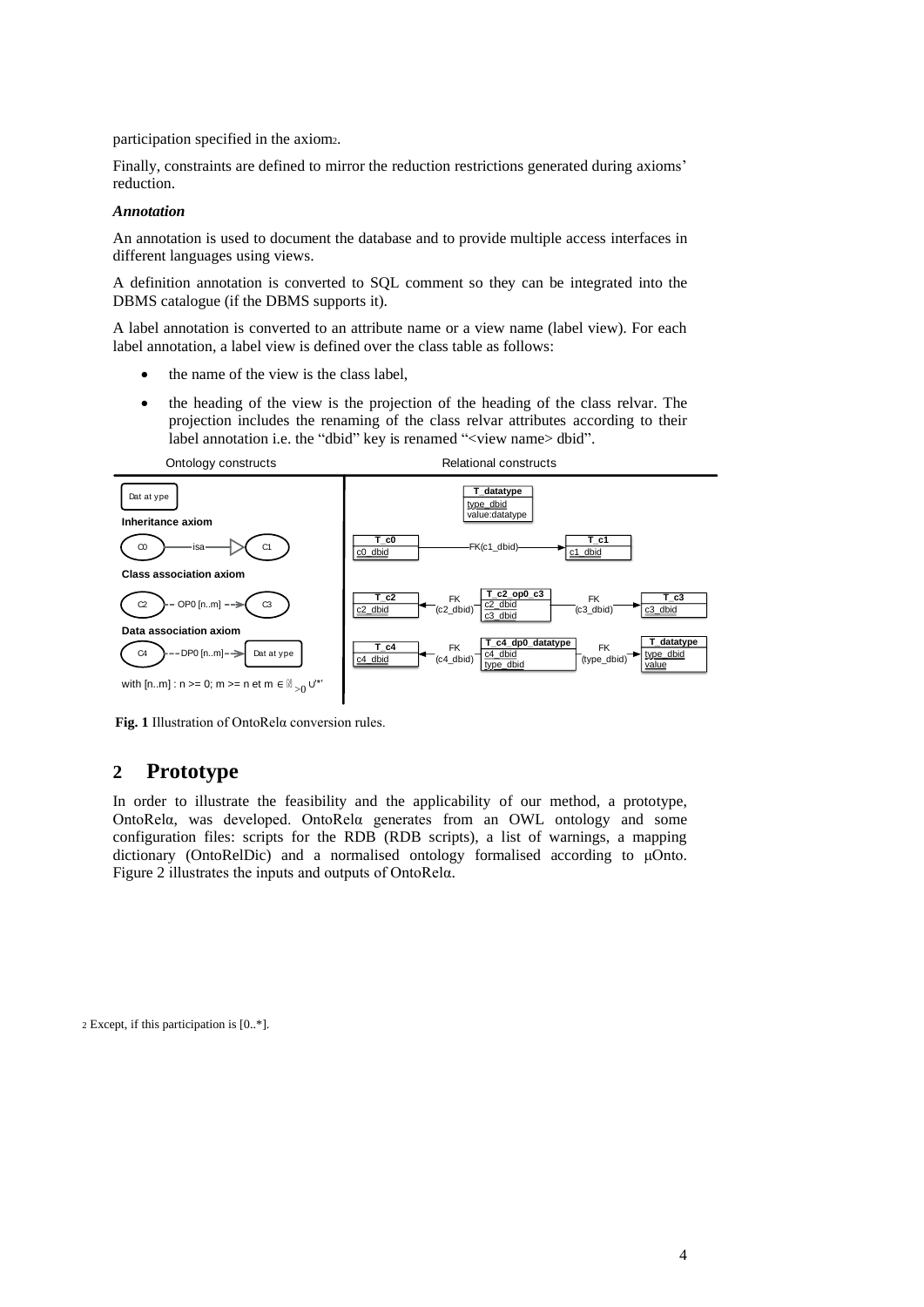

**Fig. 2** OntoRelα context diagram.

OntoRelα is written in Java 8 with the following external libraries: OWLAPI 5.1<sup>3</sup> to load and analyse the ontology,  $JGraphT<sub>4</sub>$  to create graphs for the ontology and for the database, Snakeyaml 5 to analyse the configuration files, Jackson 6 to generate Json files, StringTemplate7 to generate SQL scripts, and Logbacks to log warnings.

## *Analysis process*

The current version of OntoRelα accepts as input an ontology formalised according to OWL 2 (Motik et al. 2012b, a). The ontology configuration parameterises the analysis process. It consists of a list of classes and properties of interest and a list of OWL annotations properties.

The ontology verification generates a list of warnings which include the following:

- List of all classes and properties without labels or definition annotations.
- List of all classes without a data association axiom.
- Messages issued by the redundancy reduction step.

#### *Conversion process*

The conversion process converts ontology constructs into relational constructs using the RDB configuration file.

The RDB configuration parameterises the conversion process. It consists of the target RDBMS, the name of the database schema, the types of dbid and dtid attributes, the maximum length of table identifiers, data type conversion method, a list of natural languages of interest, and a list of correspondences between OWL types and SQL types according to the target RDBMS.

The RDB verification generates a list of warnings, including the following:

- A list of OWL data types without SQL correspondence.
- <sup>3</sup> https://github.com/owlcs/owlapi
- <sup>4</sup> https://jgrapht.org
- <sup>5</sup> https://mvnrepository.com/artifact/org.yaml/snakeyaml
- <sup>6</sup> https://github.com/FasterXML/jackson
- <sup>7</sup> https://www.stringtemplate.org
- <sup>8</sup> https://logback.qos.ch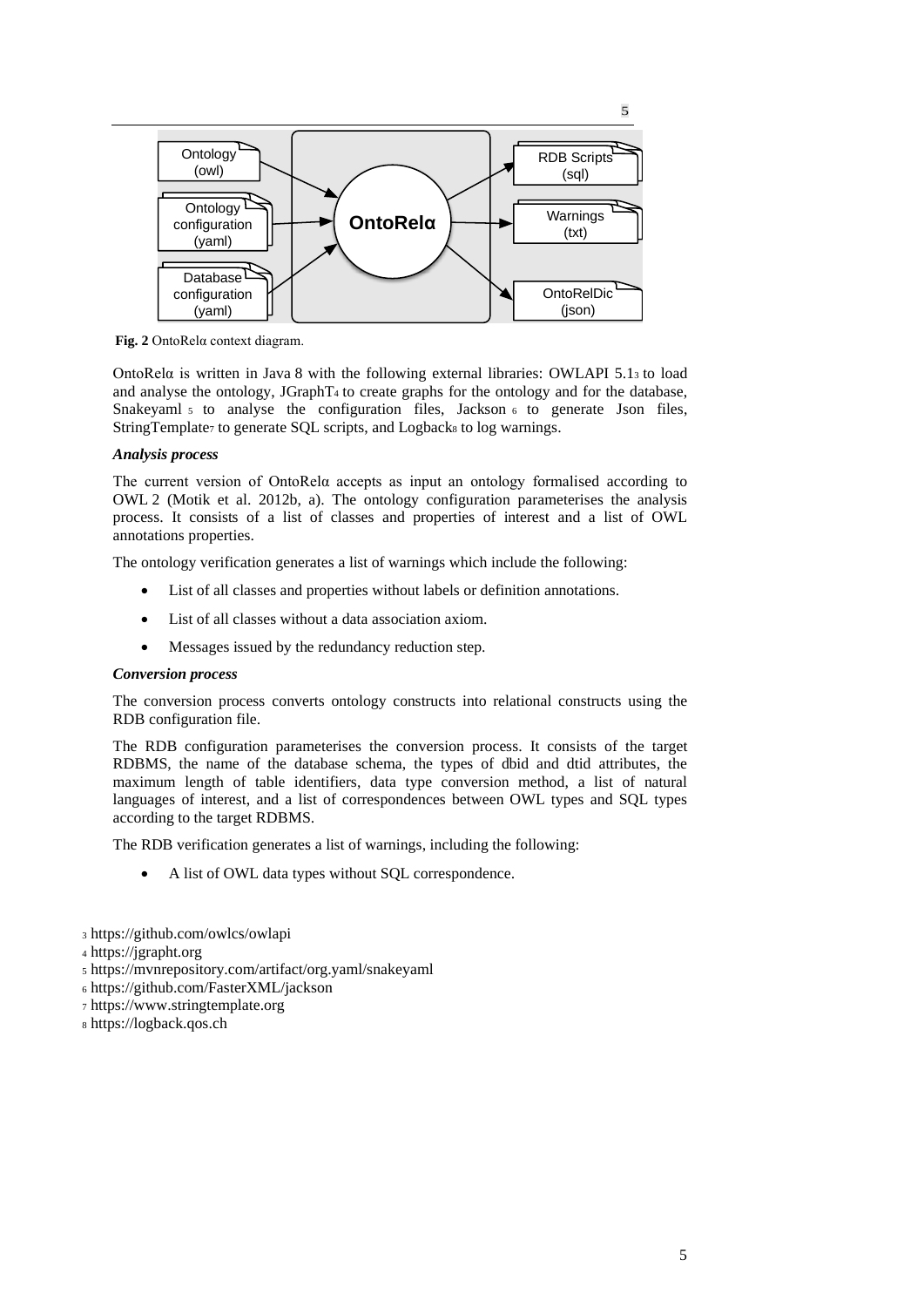• A list of truncated identifiers.

Finally, SQL scripts are generated. Currently, OntoRelα generates SQL for PostgreSQL 9+ but other dialects will be available.

The RDB is defined by a set of scripts including the following ones:

- The basic schema creation script includes creation statements for the base schema, types, relvars, candidate keys, and referential keys. A basic schema creation script includes a CREATE SCHEMA statement, for each datatype a CREATE DOMAIN statement and for each relvar a CREATE TABLE statement with a primary key and the referential key constraints.
- The function creation script includes creation statements for functions implementing the general constraints. A function creation script includes a CREATE FUNCTION statement for each general constraint: participation constraints, no-redundancy constraint, inheritance constraint, union constraint, and intersection constraint.
- The IRI schema creation script includes creation statements for the IRI schema and IRI views on all the relvars. An IRI view of a relvar is created by renaming the relvar and its attributes using the IRIs of the ontological construct. An IRI schema creation script includes a CREATE SCHEMA statement and for each relvar a CREATE VIEW statement using the short IRIs for the view and the attribute names.
- A LN schema creation script for each natural language of interest (ln). A LN schema creation script includes creation statements for the LN schema views on all the relvar. A label view of a relvar is created by renaming the relvar and its attributes using the label annotation of the language ln. A language schema creation script is generated for each natural language of interest. Each script includes a CREATE SCHEMA statement and for each relvar a CREATE VIEW statement using the label annotation for the view and the attribute names.

The IRI schema and LN schema are especially useful for querying by external applications.

## **2.1 Mapping dictionary**

The mapping dictionary (OntoRelDic) describes the correspondence between classes, data types, axioms and tables. A class description includes IRI, the origin of the class (declared or generated by OntoRelα), the corresponding table (tableId), the English label (label), all related table generated for data association axioms (dataTables) and class association axioms (classTables). An association axiom description includes the axiom expression, the origin of the axiom, the corresponding table and all related tables.

For example, the following describes the class PDRO\_0000024 and one of two of its axioms.

```
[…]
{
 "iri": "http://purl.obolibrary.org/obo/PDRO_0000024",
 "origin": "DECLARED",
 "tableId": "T0042",
  "label": "drug prescription",
  "dataTables": [],
   "classTables": [
    {
```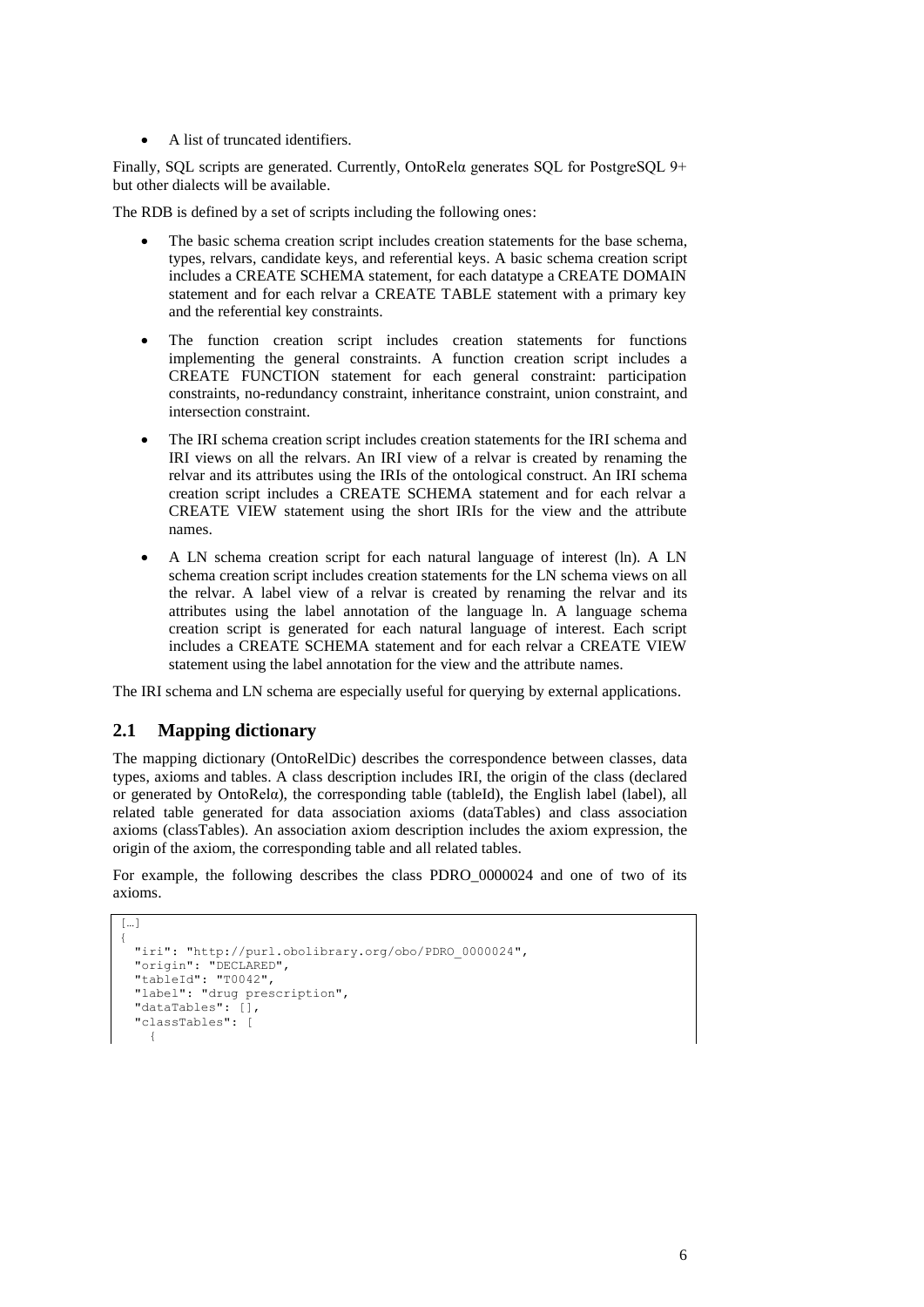```
 "assocationTable": "T00e6",
       "dependentIri": "http://purl.obolibrary.org/obo/PDRO_0000007"
     },
     {
       "assocationTable": "T00e7",
       "dependentIri": "http://purl.obolibrary.org/obo/PDRO_0000003"
     },
     {
       "assocationTable": "T00e9",
       "dependentIri": "http://purl.obolibrary.org/obo/PDRO_0000005"
     }
  ]
} 
\lceil \dots \rceil{
  "subClassIri":"http://purl.obolibrary.org/obo/PDRO_0000024",
  "subClassTable":"T0042"
 "superClassIri":"http://purl.obolibrary.org/obo/PDRO_0000001",
 "superClassTable":"T0041"
}
[…]
{
   "expression": "PDRO_0000024 [1..1] :has_part PDRO_0000005",
 "origin": "DECLARED",
 "tableId": "T00e9",
   "associatedTables": ["T0019","T0042"]
}
[...]
```
7

## **2.2 Example**

Here's an example from the Prescription of Drugs ontology PDRO. For clarity, a small subset of classes, properties, and axioms are described below using μOnto, and part of the generated RDB is illustrated with a relational diagram in Figure 7.

```
PREFIXE : "http://purl.obolibrary.org/obo/"
ONTOLOGY :PDRO
  LABEL @en 'Durg prescription ontology'
PROPERTY : has part
  LABEL @en 'has part'
PROPERTY : has value
  LABEL @en 'has value'
CLASS :PDRO_0000001
  LABEL @en 'Healthcare prescription'
 :has_part [1..*] :IAO_0000302
 :has_part [1..*] :PDRO_0000003
 :has_part [1..*] :PDRO_0000005
CLASS :IAO_0000302
  LABEL @en 'Author identification' 
  : has value [1..1] : String
CLASS :PDRO_0000003
  LABEL @en<sup>-</sup>'Patient identification'
  : has value [1..1] : String
CLASS :PDRO_0000005
   LABEL @en 'Document creation time identification'
   :has_value [1..1] Date
```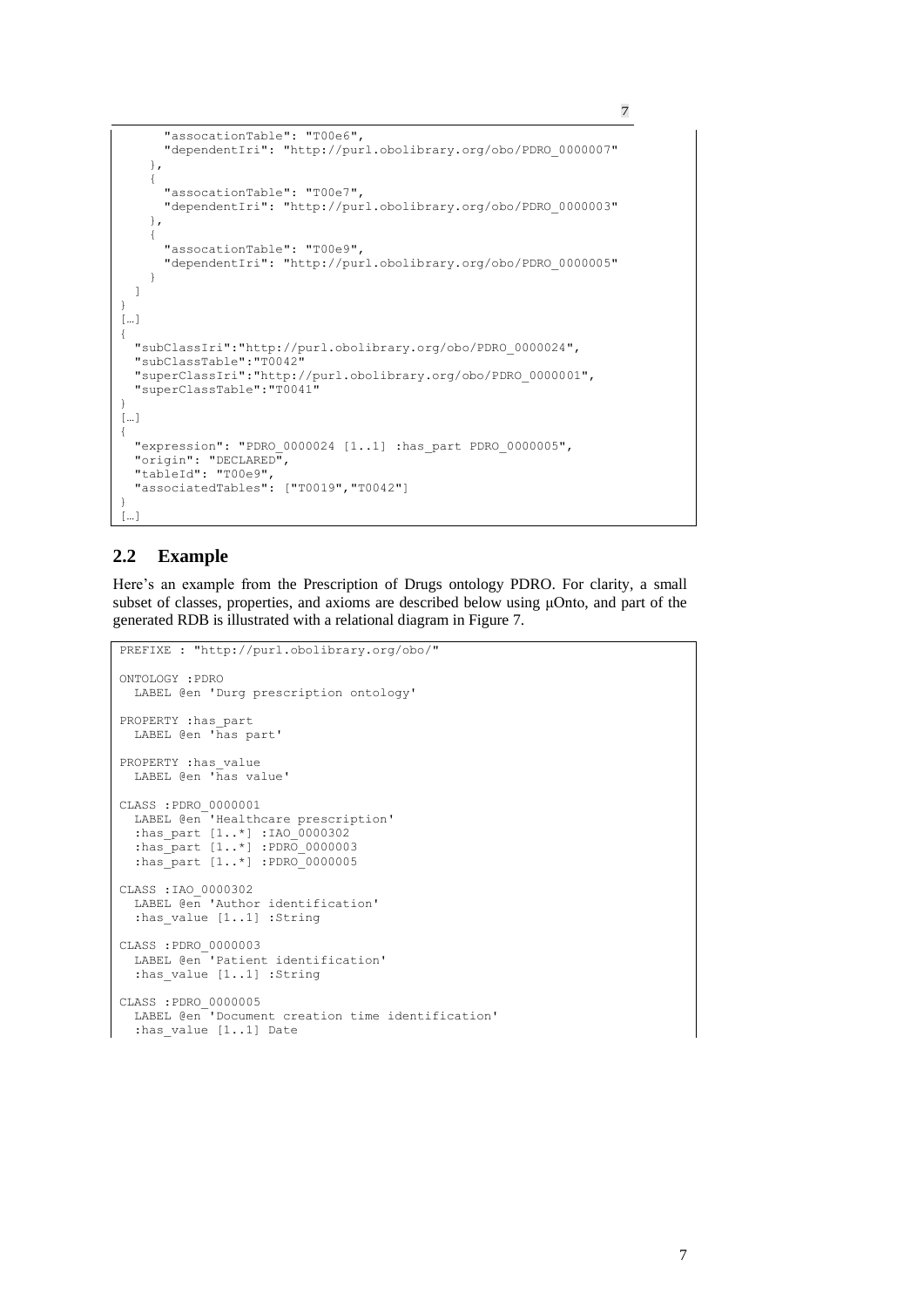```
CLASS :PDRO_0000024
   LABEL @en 'Drug prescription' 
   isa :PDRO_0000001
 :has_part [1..1] :PDRO_0000003
 :has_part [1..1] :PDRO_0000005
 :has_part [1..*] :PDRO_0000007 
CLASS :PDRO_0000007
 LABEL @en 'drug administration and dispensing specification' 
 :has_part [1..*] :PDRO_0010022
CLASS :PDRO_0010022
 LABEL @en<sup>-</sup>drug administration specification'
 :has_part [1..*] :PDRO_0000060
 :has_part [1..*] :PDRO_0000103
CLASS :PDRO_0000060
 LABEL @en 'drug product specification' 
 :has_part [1..*] (:PDRO_0000044 OR :PDRO_0040002)
 :has_part [1..*] :PDRO_0000097
CLASS :PDRO_0000044
 LABEL @en 'drug product name' 
 : has value [1..1] : String
CLASS :PDRO_0040002
 LABEL @en<sup>-</sup>'active ingredient name'
 : has value [1..1] : String
CLASS :PDRO_0000097
  LABEL @en 'drug identification number' 
 : has value [1..1] : String
 CLASS :PDRO_0000103
 LABEL @en 'prescribed dosing specification' 
 :has_part [1..*] :PDRO_0000190
CLASS :PDRO_0000190
  LABEL @en 'prescribed dosing specification' 
  : has value [1..1] : String
```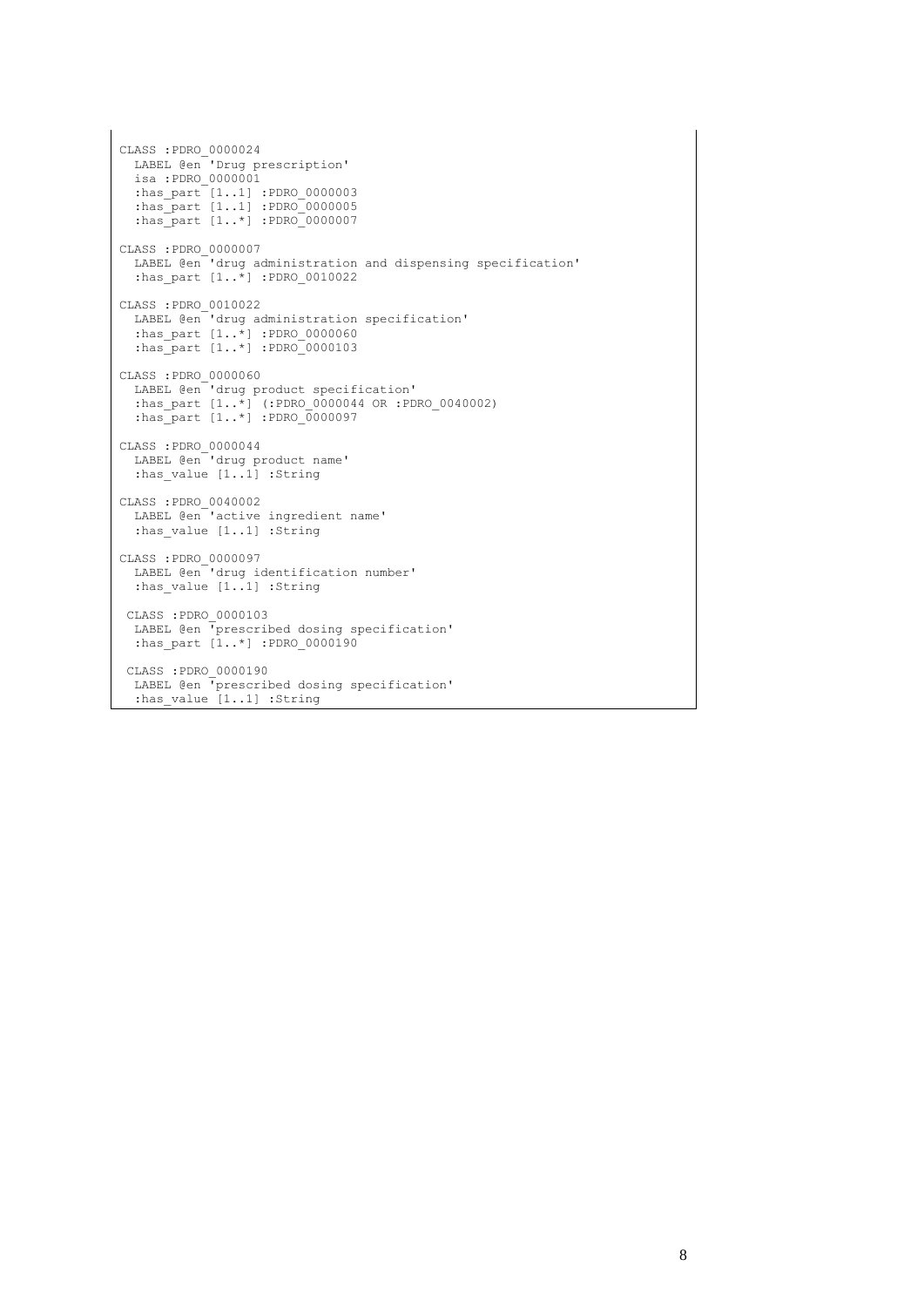

**Fig. 3** Illustration of some part of the relational schema diagram.

# **3 Contributions and future work**

To synthesise, our proposal differs from other existing methods in several ways (See Appendix A for more details):

• The normalisation of the database schema to allow a schema evolution that

9